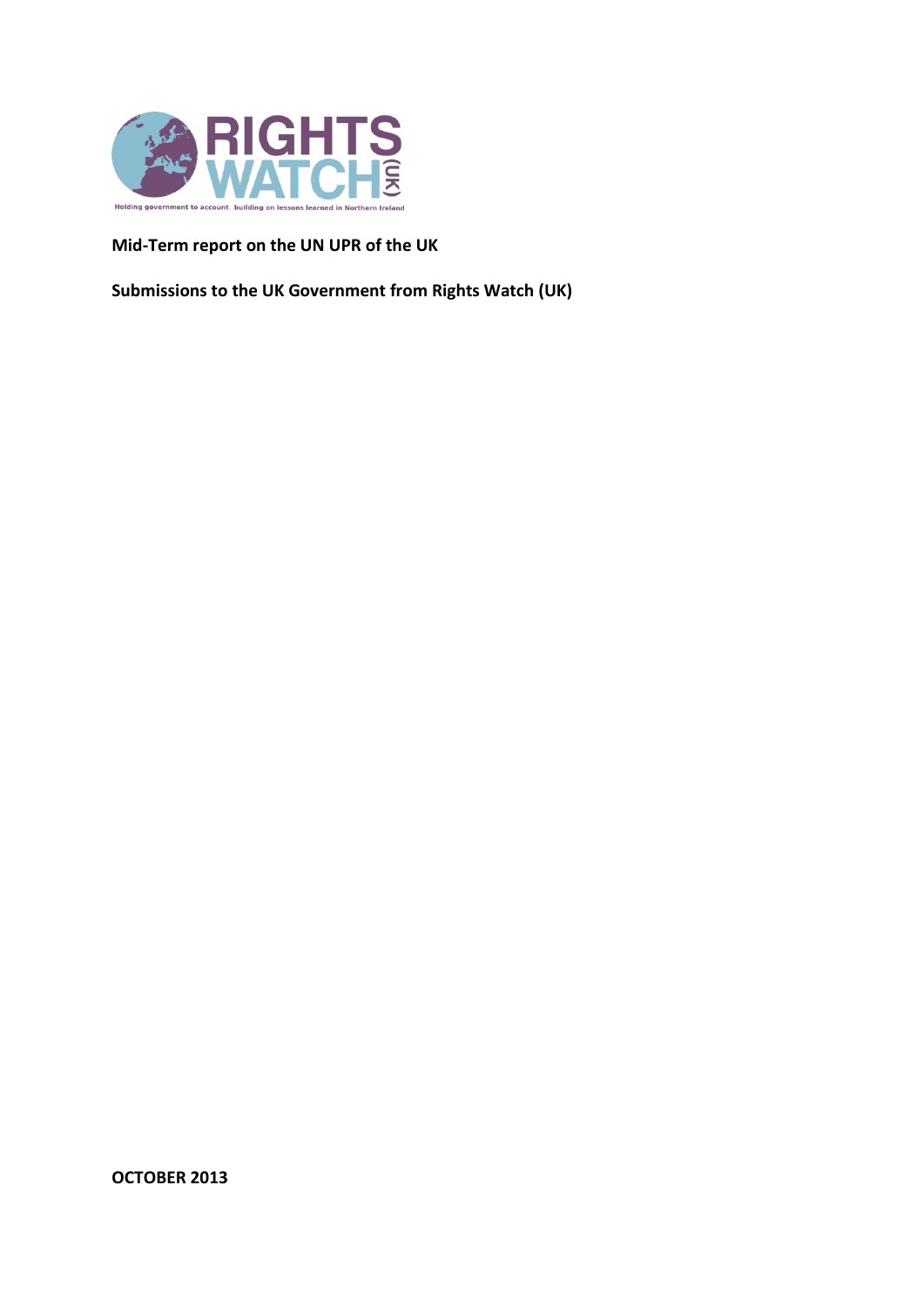### **Submissions of Rights Watch (UK) (formerly British Irish Rights Watch)**

**Our Mission:** Promoting human rights and holding governments to account, drawing upon the lessons learned from the conflict in Northern Ireland.

**Our Expertise and Achievements:** Since 1990 we have provided support and services to anyone whose human rights were violated as a result of conflict. Our interventions have reflected our range of expertise, from the right to a fair trial to the government's positive obligation to protect life. We have a long record of working closely with NGOs and government authorities to share that expertise. And we have received wide recognition, as the first winner of the Parliamentary Assembly of the Council of Europe's Human Rights Prize in 2009 alongside other honours.

#### **UPR Recommendation 110.3:**

## **Recognize the extraterritorial application of the CAT, according to its jurisprudence (Nicaragua) (***not accepted)*

We urge the UK government to recognise the extraterritorial application of the United Nations Convention Against Torture (UNCAT) in demonstration of its commitment to both the spirit and the letter of UNCAT, the UK's role as a responsible advocate for human rights within the international community in expression of the abhorrence of the practice of torture and given the existing obligations of the UK as a member of the Council of Europe in having partially incorporated the European Convention on Human Rights 1950 (the Convention) in domestic law through the Human Rights Act 1998 (HRA98). Given the UK's existing legal obligations and commitments it is disingenuous not to recognise the extraterritorial application of UNCAT.

#### **UPR Recommendation 110.20:**

## **Establish a timetable for signature and ratification of the International Convention for the Protection of All Persons from Enforced Disappearance, and for full recognition of the competence of the Committee on Enforced Disappearance (France) (***not accepted)*

We urge the UK government to ratify the International Convention for the Protection of All Persons from Enforced Disappearance and to recognise the competence of the Committee on Enforced Disappearance. The UK government's statement that this process requires resources and parliamentary time is not sufficient to justify inaction when action by the UK government would give further credence to its commitment to international human rights and international humanitarian interventions.

#### **UPR Recommendation 110.33:**

# **Consider that any person detained by its armed forces is under its jurisdiction, and respect its obligations concerning the human rights of such individuals (***not accepted)*

We consider that in accordance with the jurisprudence of the European Court of Human Rights (ECtHR) specifically *Al-Skeini* [55721/07] that any person detained by UK forces (both military and security) are within the jurisdiction of the UK and therefore are afforded the protection of the Human Rights Act 1998 partially incorporating the Convention and the UNCAT (when accepted). The UK government accepts that its personnel on military operations are subject to domestic law therefore there is no block to the recognition that all those subject to detention by these personnel are afforded human rights protection.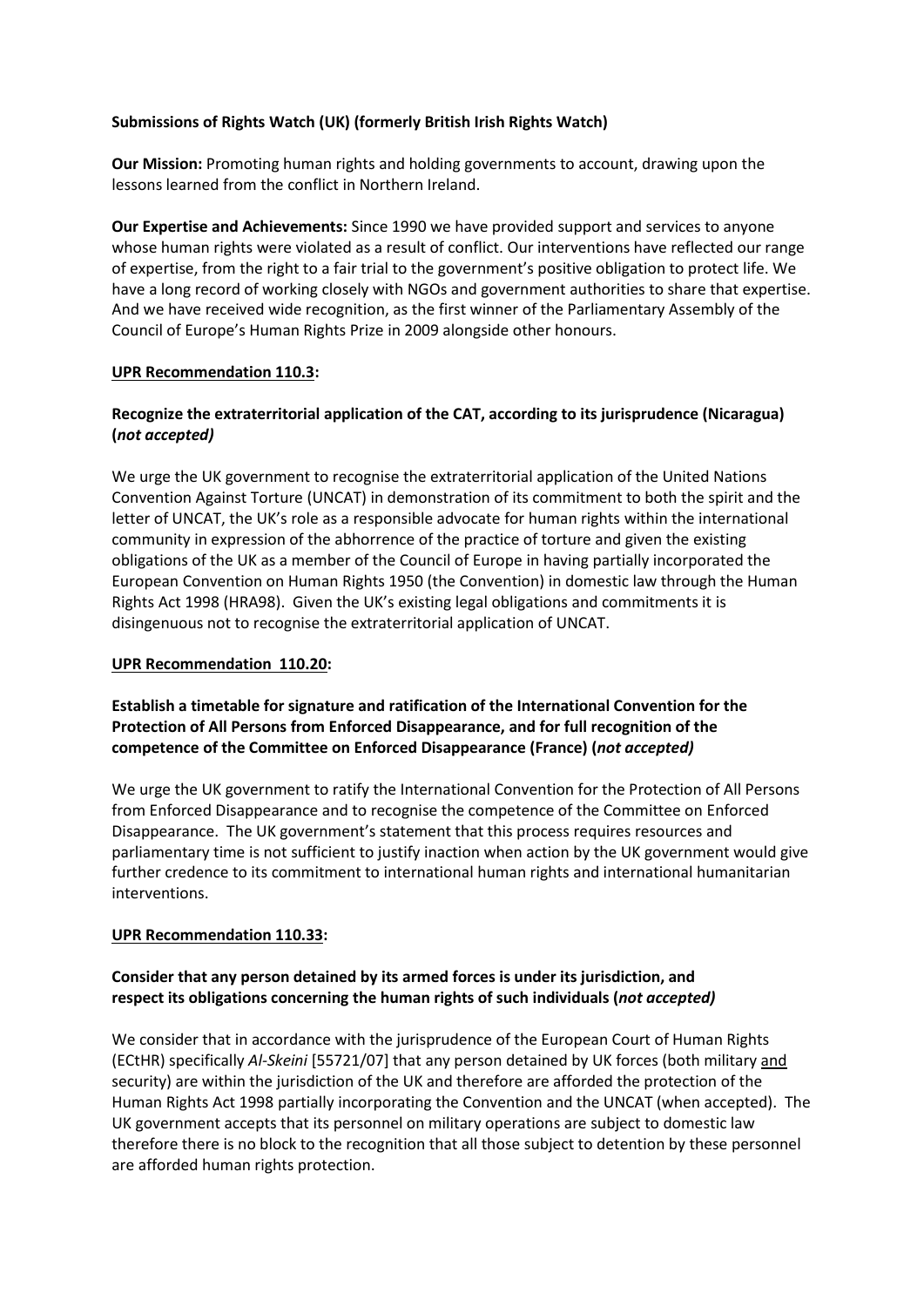#### **UPR Recommendation 110.36:**

# Adopt measures necessary to ensure the independence of the Commissioners in accordance with the Paris Principles (Costa Rica) (accepted)

We would request that the A-rated status of the Northern Ireland Human Rights Commission (NIHRC) is guaranteed by the UK government pending the implementation of any further transitional justice arrangements between the Westminster and Stormont. Given the centrality of human rights to the Belfast/Good Friday Agreement and the related settlements it is important that any further devolution of powers measures in terms of legislation serve to ensure the A-status of the NIHRC.

### **UPR Recommendation 110.54:**

## Take further steps to address ethnic profiling in practice (Greece) (not accepted)

With reference to the stop and search powers of the police, including specific provisions in relation to Northern Ireland and recent and forthcoming litigation on this issue, we submit that ethnic profiling in relation to the stop and search can be both intrusive and discriminatory and in breach of Articles 8 and 14 of the European Convention on Human Rights. We note the litigation now being issued against the Metropolitan Police by the Independent Police Complaints Commission in its refusal to release results of investigations it was ordered to conduct into allegations that the MPS used counter-terrorism powers to discriminate against members of the Muslim community.<sup>1</sup>

In relation to intrusion the right to private and family life is not absolute and can be restricted for the purpose of law enforcement or national security. However, there are limitations on such restrictions designed to prevent unnecessary intrusion. Powers to stop and search/question people raise human rights concerns when they are exercised in an arbitrary and disproportionate manner and effectively used as a tool of harassment and control rather than to genuinely search for prohibited items. The Council of Europe's European Commission on Racism and Intolerance (ECRI) General Recommendation on Combating Racism and Racial Discrimination in policing addressees racial profiling defining the practice as: "The use by the police, with no objective and reasonable justification, of grounds such as race, colour, language, religion, nationality or national or ethnic origin in control, surveillance or investigation activities".<sup>2</sup>

To prevent such practices ECRI urge: police training; monitoring broken down by grounds including ethnic origin, religion and nationality; and the introduction of a reasonable suspicion standard founded on objective criteria. It is this human rights focus that should inform the policy of the UK government on the matter of ethnic profiling and stop and search powers.

## **UPR Recommendation 110.67:**

Ensure that inquiries are carried out immediately, independently, and transparently in cases where members of the armed forces are suspected of having committed acts of torture, particularly in the context of their service abroad (Switzerland) (accepted in part)

<sup>&</sup>lt;sup>1</sup> Police face court over refusal to hand over reports on anti-Muslim 'bias' http://www.theguardian.com/uknews/2013/sep/13/police-court-reports-anti-muslim-bias

<sup>&</sup>lt;sup>2</sup> ECRI (Council of Europe) General Policy Recommendation No. 11 on Combating racism and racial discrimination in policing, adopted on 29 June 2007, CRI (2007) 39, Paragraph I.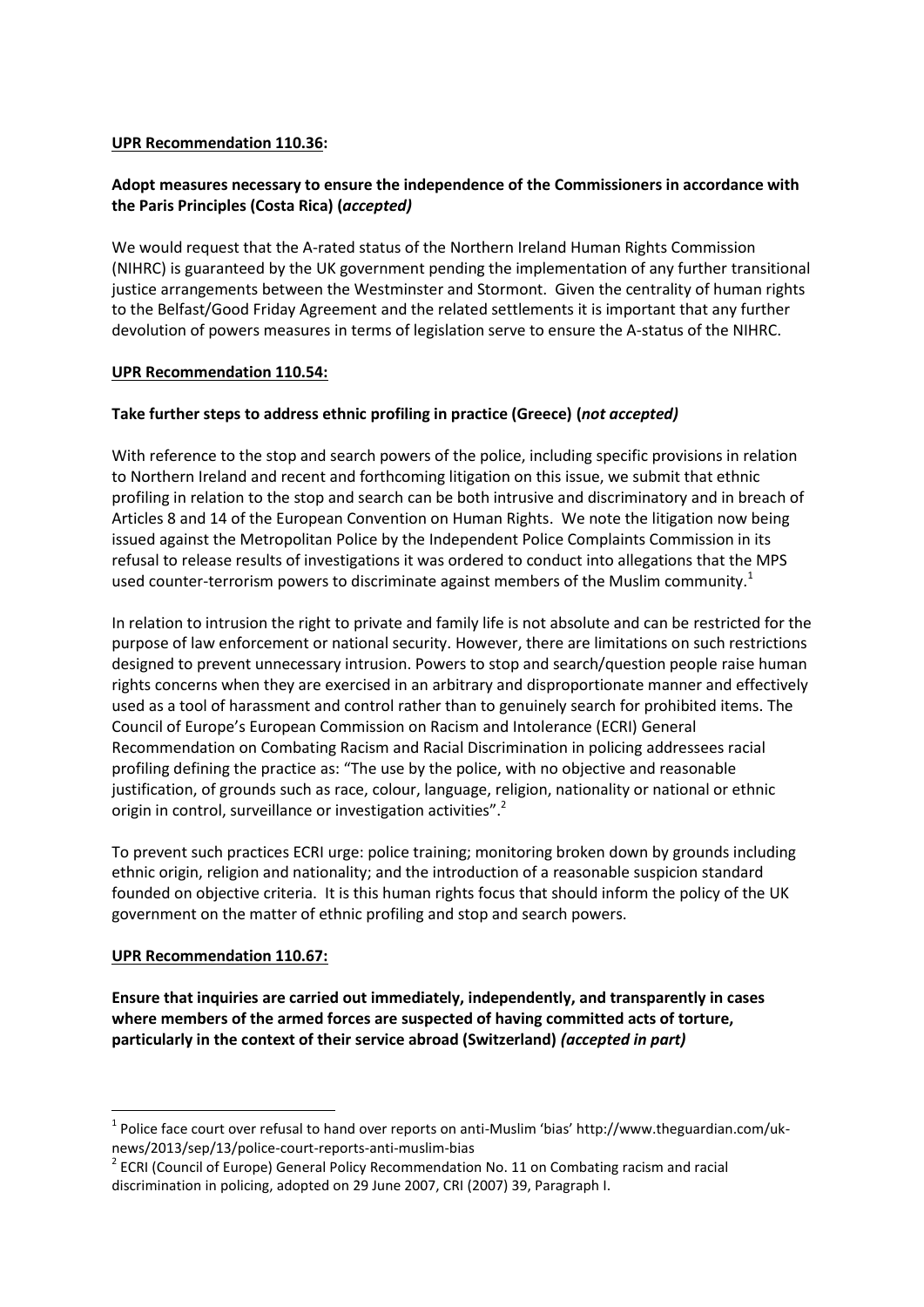There is still no statutory inquiry under the Inquiries Act 2005 into the systemic abuse by UK forces of Iraqi nationals following the invasion in 2003. Not all the recommendations of the Baha Mousa Inquiry have been implemented and it is becoming clear from the evidence being taken by the Al Sweady Inquiry that abuse against Iraqi nationals by UK forces was endemic.

The Ministry of Defence reaction to these allegations was to establish the Iraqi Historical Allegations Team, the independence of which was subject to litigation in Ali-Zaki Mousa (No 2) and Others v Secretary of State for Defence [2013] EWHC 1412 (Admin) where the court found that IHAT was not independent.

Therefore, in relation to the UK's statutory duties under the Human Rights Act 1998 and specifically Article 2 of the Convention which is incorporated through the Act there is no human rights compliant mechanism in the UK which can serve to discharge the investigatory procedural obligations which arise when the UK government has either indirectly failed to protect life or has directly taken life in the circumstances of UK military operations overseas. The existing mechanisms of investigation are not independent of the perpetrators of the breaches of Article 2 and by extension to Article 3. We envisage this to become equally problematic in relation to UK detention operations in Afghanistan.

We therefore recommend:

- The implementation of all the recommendations of the Baha Mousa Inquiry;
- A statutory inquiry into the allegations of systemic abuse of Iraqi nationals following the invasion in 2003;
- The establishment of an Article 2 compliant mechanism of investigation to discharge the procedural obligations arising following a breach of both Article 2 and Article 3 by British military personnel.

#### **UPR Recommendation 110.68:**

Along with the Special Procedures, investigate allegations of the systematic use of torture by British soldiers vis-à-vis detainees outside the country, and inform the results of these investigations to the UN human rights mechanisms, including the Human Rights Committee, Human Rights Council and its mechanisms (Belarus)

Following the comments of the UK government in response to UPR Recommendation 110.67 we note that on the issue of detention of foreign nationals by third countries the UK government refers to the "Consolidated Guidance to Intelligence Officers and Service Personnel on the Detention and Interviewing of Detainees Overseas, and on the Passing and Receipt of Intelligence Relating to Detainees". On the interrogation of foreign nationals in third countries by UK security service personnel (military, MI5 and MI6) we recommend:

- The immediate publication of the interim report of the suspended Detainee Inquiry;
- A statutory inquiry into the issue of the use torture and extraordinary rendition by the UK security services with complete victim participation in accordance with Istanbul Protocol;
- The establishment of the an Article 2 compliant mechanism of investigation to discharge the procedural obligations arising following a breach of both Article 2 and Article 3 by UK security service personnel; this mechanism would be an independent oversight mechanism to ensure transparency and accountability in this area of UK security operations.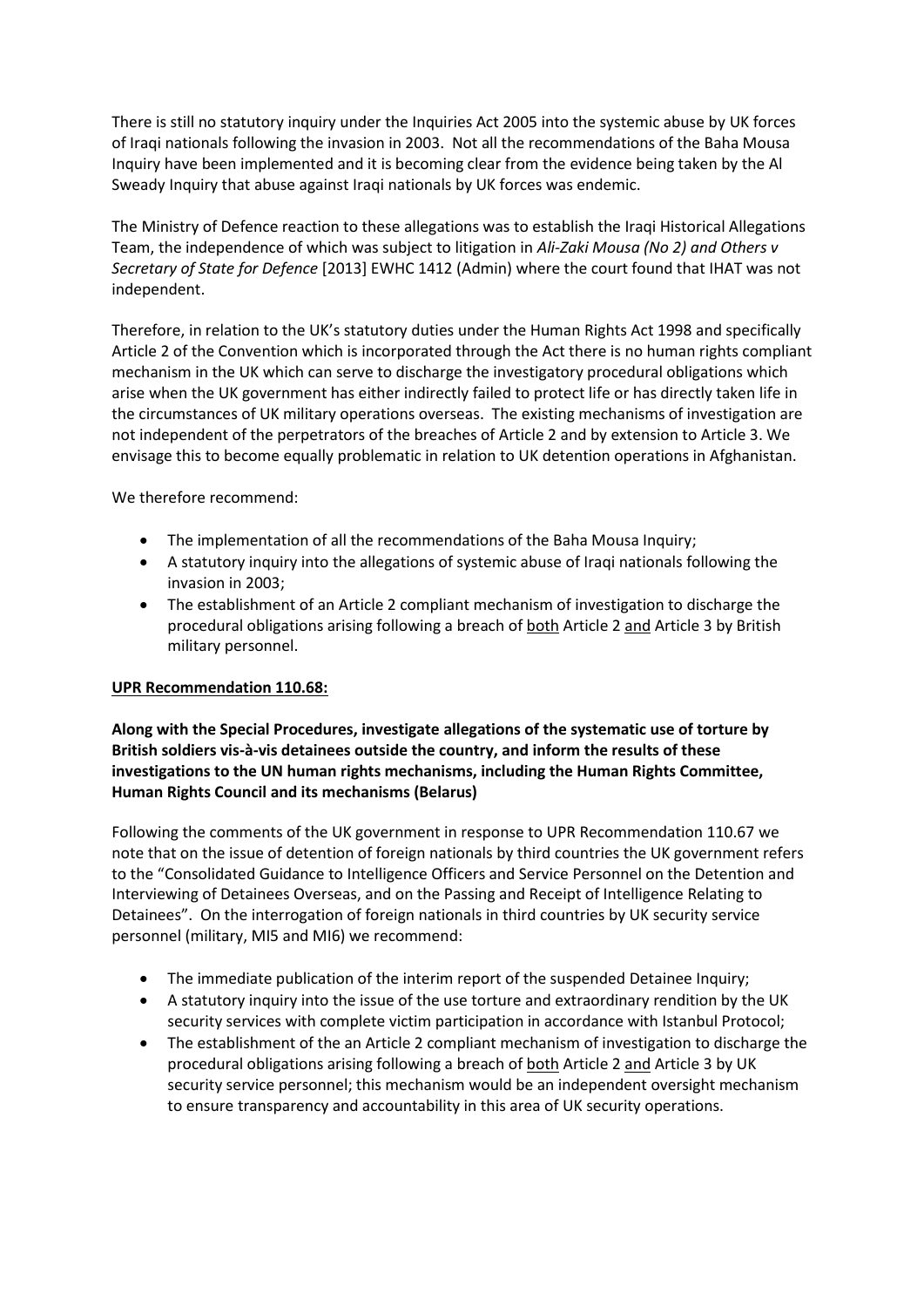#### **UPR Recommendations 110.81 and 110.82:**

# **181: Strengthen guarantees for detained persons, and not to extend but to shorten the length of time of pre-trial detention (Islamic Republic of Iran) (***not accepted***)**

# **182: Ensure realization of the right of detainees to the legal assistance immediately after being taken into detention without exception (Russian Federation) (***accepted in part***)**

On 181, we note the pending application to the ECtHR in the case of Colin Duffy regarding the length of pre-charge detention in an alleged terrorist offence (subsequently acquitted).<sup>3</sup> Therefore, in arrests and pre-charge detention in alleged terrorism offences the legislation in force in the UK is subject to challenge on the grounds of incompatibility with Articles 5 and 6 of the Convention. We also note the comments of the Independent Reviewer of Terrorism Legislation on this matter and the issue of bail in these circumstances.<sup>4</sup>

On 182, we are concerned regarding the power given to a "qualified officer" under Schedule 8 of the Terrorism Act 2000 and PACE Code H following arrest under section 41 of the Terrorism Act 2000 that a consultation with a solicitor must take place in the sight and hearing of the "qualified officer". In addition to the random electronic monitoring of client-lawyer interviews in police stations, this provision undermines the central doctrine of client-lawyer privilege.

### **UPR Recommendation 110.84:**

# **Begin an independent investigation of all cases of arbitrary detention denounced due to UK's implication in the program of secret detention led by the United States (Nicaragua) (***accepted)*

We repeat the recommendations above in relation to UPR Recommendation 110.68

- The immediate publication of the interim report of the suspended Detainee Inquiry;
- A statutory inquiry into the issue of the use torture and extraordinary rendition by the UK security services with complete victim participation in accordance with Istanbul Protocol;
- The establishment of the an Article 2 compliant mechanism of investigation to discharge the procedural obligations arising following a breach of both Article 2 and Article 3 by UK security service personnel; this mechanism would be an independent oversight mechanism to ensure transparency and accountability in this area of UK security operation.

## **UPR Recommendation 110.92:**

 $\overline{a}$ 

## **Encourage the devolved government of Northern Ireland to increase resources and personnel available to the Historical Enquiries Team (United States of America)** *(not accepted)*

Since the publication of the UK's response to the UPS, the future of the PSNI HET is in flux with a significant portion of its work suspended. This follows the inspection by the HMIC and the publication of its report earlier this year. The 20 Recommendations made by the HMIC are now being implemented through the Northern Ireland Policing Board. We attach in the Appendix the submissions Rights Watch (UK) recently made to the Northern Ireland Policing Board.

 $3$  Anti-terror laws face new human rights challenge at European court at

http://www.telegraph.co.uk/news/uknews/terrorism-in-the-uk/9653175/Anti-terror-laws-face-new-humanrights-challenge-at-European-court.html

<sup>&</sup>lt;sup>4</sup> Reviewer of terror laws urges rethink over denying bail at http://www.bbc.co.uk/news/uk-18610499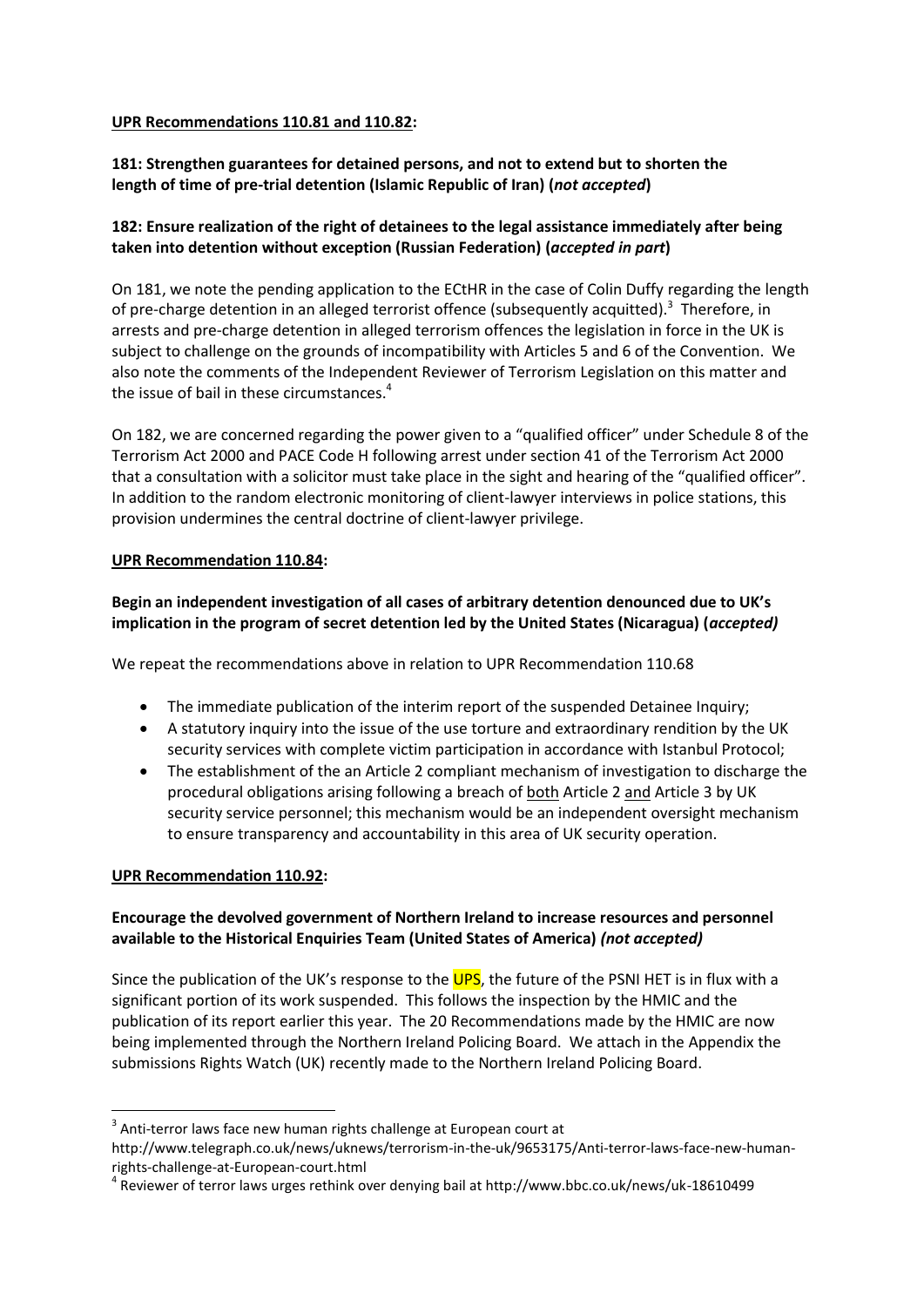Whilst we note the comment of the UK government on this matter and its reliance on the devolution of criminal justice powers to the Northern Ireland Assembly, we are concerned that an institution such as the PSNI HET being under such serious criticism, requires the commitment of the UK government in the continuing discussions on Dealing with the Past in Northern Ireland currently part of the remit of US Special Envoy Dr Richard Haass. It was the UK government who proposed the PSNI HET model as one of the package of measures in response to the judgments of the ECtHR in the *McKerr* group of cases to the Council of Ministers. It is our view that the UK government continues to have an obligation to Northern Ireland specifically in relation to the legacy of those deaths and injuries caused during the conflict where there was either direct or indirect state involvement. This would accord with the views being expressed in the USA (and most recently by President Obama in his speech of 17 June 2013) regarding the Belfast/Good Friday Peace Agreement. The future of the PSNI HET is part of what is now a much broader discussion about the past in Northern Ireland, as addressed in the recent report of Amnesty International "Northern Ireland: Time to Deal with the Past" which has been presented to the Secretary of State for Northern Ireland.<sup>5</sup>

 $\overline{a}$ 

<sup>&</sup>lt;sup>5</sup> Northern Ireland: Time to Deal with the Past at

http://www.amnesty.org/en/library/info/EUR45/004/2013/en